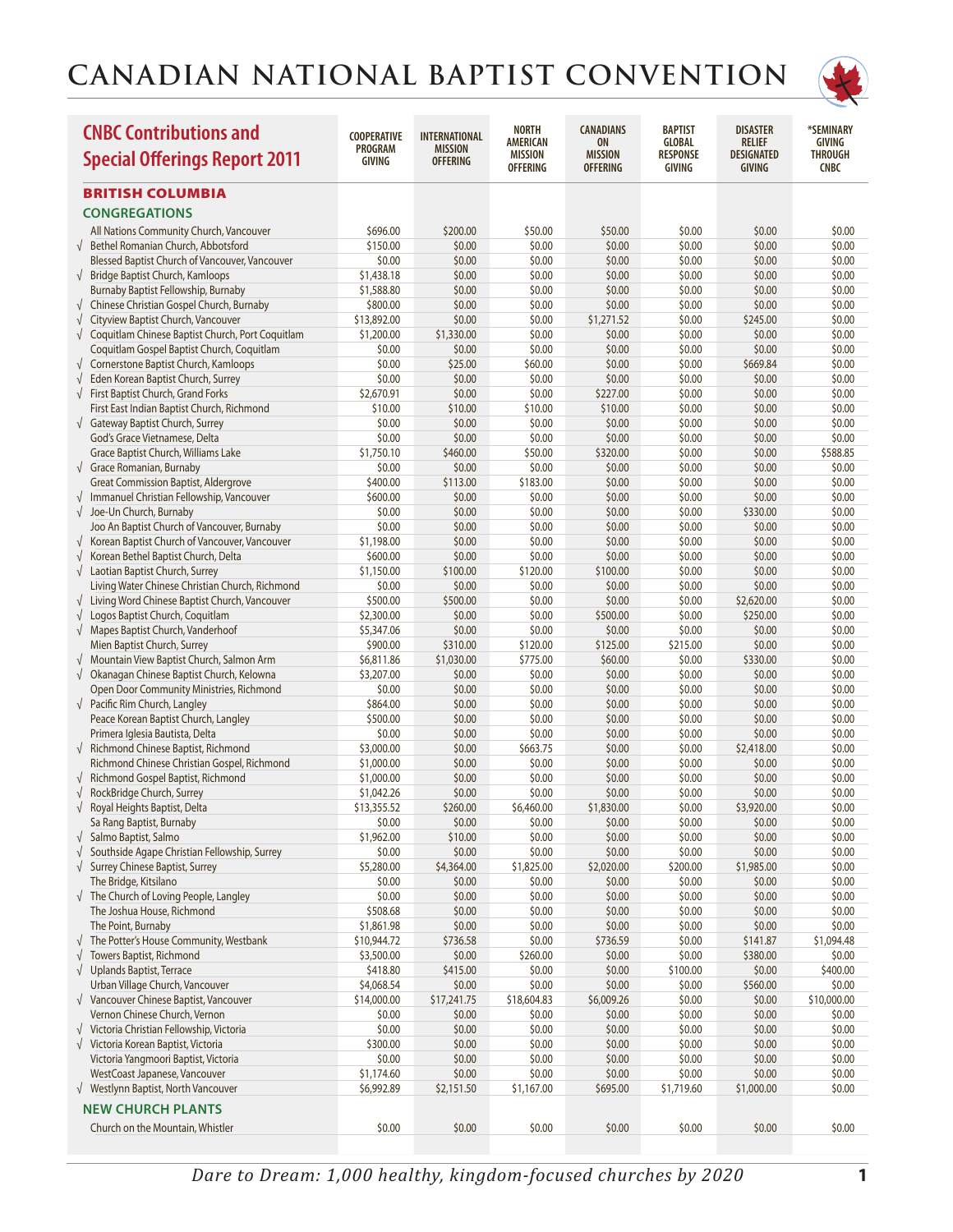

|            | <b>CNBC Contributions and</b><br><b>Special Offerings Report 2011</b> | <b>COOPERATIVE</b><br><b>PROGRAM</b><br><b>GIVING</b> | <b>INTERNATIONAL</b><br><b>MISSION</b><br><b>OFFERING</b> | <b>NORTH</b><br><b>AMERICAN</b><br><b>MISSION</b> | <b>CANADIANS</b><br><b>ON</b><br><b>MISSION</b> | <b>BAPTIST</b><br><b>GLOBAL</b><br><b>RESPONSE</b> | <b>DISASTER</b><br><b>RELIEF</b><br>DESIGNATED | *SEMINARY<br><b>GIVING</b><br><b>THROUGH</b> |
|------------|-----------------------------------------------------------------------|-------------------------------------------------------|-----------------------------------------------------------|---------------------------------------------------|-------------------------------------------------|----------------------------------------------------|------------------------------------------------|----------------------------------------------|
|            |                                                                       |                                                       |                                                           | <b>OFFERING</b>                                   | <b>OFFERING</b>                                 | <b>GIVING</b>                                      | GIVING                                         | <b>CNBC</b>                                  |
|            | <b>BRITISH COLUMBIA cont.</b>                                         |                                                       |                                                           |                                                   |                                                 |                                                    |                                                |                                              |
|            | Church on the Rock, Pitt Meadows                                      | \$943.32                                              | \$0.00                                                    | \$0.00                                            | \$0.00                                          | \$0.00                                             | \$0.00                                         | \$0.00                                       |
|            | Comox Valley Korean Baptist Church, Comox                             | \$968.05                                              | \$0.00                                                    | \$0.00                                            | \$0.00                                          | \$0.00                                             | \$0.00                                         | \$0.00                                       |
|            | Emmanuel Romanian Baptist Church, Port Moody                          | \$0.00                                                | \$0.00                                                    | \$0.00                                            | \$0.00                                          | \$0.00                                             | \$0.00                                         | \$0.00                                       |
|            | Ion Community, Burnaby                                                | \$14.00                                               | \$0.00                                                    | \$0.00                                            | \$0.00                                          | \$0.00                                             | \$0.00                                         | \$0.00                                       |
|            | Origin, Vancouver                                                     | \$1,322.97                                            | \$0.00                                                    | \$0.00                                            | \$0.00                                          | \$0.00                                             | \$0.00                                         | \$0.00                                       |
|            | Re:Generation, Langley                                                | \$348.01                                              | \$0.00                                                    | \$0.00                                            | \$0.00                                          | \$0.00                                             | \$0.00                                         | \$0.00                                       |
|            | Tent of David Fellowship, Vancouver                                   | \$540.21                                              | \$0.00                                                    | \$0.00                                            | \$0.00                                          | \$0.00                                             | \$0.00                                         | \$0.00                                       |
|            | The Connection, Maple Ridge                                           | \$0.00                                                | \$0.00                                                    | \$0.00                                            | \$0.00                                          | \$0.00                                             | \$0.00                                         | \$0.00                                       |
|            | The Crossings, Vancouver                                              | \$2,511.89                                            | \$0.00                                                    | \$0.00                                            | \$0.00                                          | \$0.00                                             | \$0.00                                         | \$0.00                                       |
|            | The Open House, Vancouver                                             | \$8.40                                                | \$0.00                                                    | \$0.00                                            | \$0.00                                          | \$0.00                                             | \$0.00                                         | \$0.00                                       |
|            | Vancouver Nahnum Baptist, Vancouver                                   | \$1,200.00                                            | \$0.00                                                    | \$0.00                                            | \$0.00                                          | \$0.00                                             | \$0.00                                         | \$0.00                                       |
|            | <b>BC TOTALS</b>                                                      | \$126,840.75                                          | \$29,256.83                                               | \$30,348.58                                       | \$13,954.37                                     | \$2,234.60                                         | \$14,849.71                                    | \$12,083.33                                  |
|            | <b>ALBERTA</b>                                                        |                                                       |                                                           |                                                   |                                                 |                                                    |                                                |                                              |
|            | <b>CONGREGATIONS</b>                                                  |                                                       |                                                           |                                                   |                                                 |                                                    |                                                |                                              |
|            | √ A Place Called Hope, Lethbridge                                     | \$4,643.16                                            | \$0.00                                                    | \$0.00                                            | \$0.00                                          | \$0.00                                             | \$0.00                                         | \$0.00                                       |
|            | Abundant Life Chinese Baptist, Calgary                                | \$0.00                                                | \$1,150.00                                                | \$1,700.00                                        | \$650.00                                        | \$0.00                                             | \$0.00                                         | \$0.00                                       |
|            | Agape Chinese Baptist, Edmonton                                       | \$300.00                                              | \$0.00                                                    | \$0.00                                            | \$0.00                                          | \$0.00                                             | \$0.00                                         | \$0.00                                       |
|            | $\sqrt{\phantom{a}}$ Alpine Christian Ministries, Canmore             | \$0.00                                                | \$0.00                                                    | \$0.00                                            | \$0.00                                          | \$0.00                                             | \$0.00                                         | \$0.00                                       |
| $\sqrt{}$  | <b>Big Rock Baptist, Okotoks</b>                                      | \$5,626.92                                            | \$97.05                                                   | \$46.95                                           | \$865.00                                        | \$0.00                                             | \$0.00                                         | \$0.00                                       |
| $\sqrt{}$  | <b>Bow Valley Baptist, Cochrane</b>                                   | \$59,815.51                                           | \$14,594.95                                               | \$8,255.92                                        | \$8,255.92                                      | \$0.00                                             | \$100.00                                       | \$0.00                                       |
| $\sqrt{}$  | <b>Bridge International, Calgary</b>                                  | \$0.00                                                | \$0.00                                                    | \$0.00                                            | \$0.00                                          | \$0.00                                             | \$0.00                                         | \$0.00                                       |
|            | Calgary Bangla Baptist Church, Calgary                                | \$0.00                                                | \$500.00                                                  | \$0.00                                            | \$0.00                                          | \$0.00                                             | \$0.00                                         | \$0.00                                       |
|            | √ Calgary Chinese Baptist, Calgary                                    | \$8,605.20                                            | \$1,101.96                                                | \$190.00                                          | \$0.00                                          | \$0.00                                             | \$0.00                                         | \$0.00                                       |
|            | Calgary Jiguchon, Calgary                                             | \$0.00                                                | \$0.00                                                    | \$0.00                                            | \$0.00                                          | \$0.00                                             | \$0.00                                         | \$0.00                                       |
|            | Calgary Korean Global Mission, Calgary                                | \$0.00                                                | \$0.00                                                    | \$0.00                                            | \$99.10                                         | \$0.00                                             | \$0.00                                         | \$0.00                                       |
|            | Calgary Woori, Calgary                                                | \$600.00                                              | \$0.00                                                    | \$0.00                                            | \$0.00                                          | \$0.00                                             | \$0.00                                         | \$0.00                                       |
|            | √ Cambrian Heights Baptist, Calgary                                   | \$15,038.42                                           | \$8,418.30                                                | \$3,977.00                                        | \$3,607.00                                      | \$0.00                                             | \$0.00                                         | \$1,253.21                                   |
|            | Clearwater Cowboy, Caroline                                           | \$0.00                                                | \$0.00                                                    | \$0.00                                            | \$3,883.76                                      | \$0.00                                             | \$0.00                                         | \$0.00                                       |
|            | Cowboy Trail, Cochrane                                                | \$7,408.09                                            | \$0.00                                                    | \$0.00                                            | \$0.00                                          | \$0.00                                             | \$10.00                                        | \$0.00                                       |
| $\sqrt{ }$ | Dovercourt Baptist, Edmonton                                          | \$11,526.74                                           | \$1,502.00                                                | \$690.00                                          | \$820.00                                        | \$805.00                                           | \$0.00                                         | \$3,848.50                                   |
| $\sqrt{}$  | Edmonton Chinese Baptist, Edmonton                                    | \$3,400.00                                            | \$2,020.00                                                | \$2,260.00                                        | \$1,902.05                                      | \$0.00                                             | \$4,115.00                                     | \$400.00                                     |
| $\sqrt{}$  | Église Baptiste de la Rédemption, Calgary                             | \$300.00                                              | \$0.00                                                    | \$0.00                                            | \$0.00                                          | \$0.00                                             | \$0.00                                         | \$0.00                                       |
| $\sqrt{}$  | Evangel Chinese Baptist, Edmonton                                     | \$1,700.00                                            | \$0.00                                                    | \$1,033.08                                        | \$0.00                                          | \$0.00                                             | \$0.00                                         | \$0.00                                       |
|            | $\sqrt{\phantom{a}}$ Evansburg Baptist, Evansburg                     | \$7,014.00                                            | \$249.49                                                  | \$889.00                                          | \$180.00                                        | \$0.00                                             | \$0.00                                         | \$0.00                                       |
| $\sqrt{ }$ | Fairview Cornerstone Baptist, Fairview                                | \$16,740.46                                           | \$13,565.00                                               | \$3,364.00                                        | \$1,320.00                                      | \$362.21                                           | \$0.00                                         | \$1,674.07                                   |
| $\sqrt{}$  | Filipino International Baptist, Edmonton                              | \$5,701.00                                            | \$1,500.00                                                | \$1,500.00                                        | \$1,500.00                                      | \$0.00                                             | \$0.00                                         | \$0.00                                       |
|            | $\sqrt{\phantom{a}}$ Grace Family, St Albert                          | \$100.00                                              | \$1,650.60                                                | \$825.30                                          | \$275.10                                        | \$0.00                                             | \$0.00                                         | \$0.00                                       |
|            | Heartland Christian Community, Pincher Creek                          | \$0.00                                                | \$0.00                                                    | \$0.00                                            | \$0.00                                          | \$0.00                                             | \$0.00                                         | \$0.00                                       |
|            | √ Ivy Lake Baptist, Grand Prairie                                     | \$1,337.45                                            | \$0.00                                                    | \$0.00                                            | \$0.00                                          | \$0.00                                             | \$176.12                                       | \$0.00                                       |
|            | $\sqrt{\phantom{a}}$ Jasper Place Baptist, Edmonton                   | \$10,288.73                                           | \$1,615.32                                                | \$1,153.80                                        | \$1,153.80                                      | \$0.00                                             | \$0.00                                         | \$2,672.32                                   |
|            | √ Newway Baptist, Edmonton                                            | \$200.00                                              | \$500.00                                                  | \$0.00                                            | \$0.00                                          | \$0.00                                             | \$0.00                                         | \$0.00                                       |
|            | Pathway Church, Medicine Hat                                          | \$0.00                                                | \$0.00                                                    | \$0.00                                            | \$0.00                                          | \$0.00                                             | \$0.00                                         | \$0.00                                       |
| $\sqrt{ }$ | Richmond Hill Baptist, Calgary                                        | \$48,931.20                                           | \$3,961.54                                                | \$6,752.25                                        | \$20,183.30                                     | \$236.00                                           | \$0.00                                         | \$4,893.13                                   |
|            | $\sqrt{\phantom{a}}$ Southwinds, Calgary                              | \$8,043.04                                            | \$0.00                                                    | \$0.00                                            | \$0.00                                          | \$0.00                                             | \$0.00                                         | \$0.00                                       |
|            | Tapestry, Citadel, Calgary                                            | \$0.00                                                | \$0.00                                                    | \$0.00                                            | \$0.00                                          | \$0.00                                             | \$0.00                                         | \$0.00                                       |
|            | $\sqrt{\phantom{a}}$ Tapestry, Tuscany, Calgary                       | \$9,992.00                                            | \$0.00                                                    | \$0.00                                            | \$0.00                                          | \$0.00                                             | \$0.00                                         | \$980.00                                     |
|            | The Hope for all Nations, Calgary                                     | \$0.00                                                | \$0.00                                                    | \$0.00                                            | \$0.00                                          | \$0.00                                             | \$0.00                                         | \$0.00                                       |
|            | The Pathway Church, Calgary                                           | \$7,092.09                                            | \$800.00                                                  | \$400.00                                          | \$400.00                                        | \$0.00                                             | \$207.55                                       | \$0.00                                       |
|            | $\sqrt{\phantom{a}}$ Trinity Baptist, Calgary                         | \$22,466.31                                           | \$6,219.73                                                | \$5,504.73                                        | \$5,504.73                                      | \$4,830.26                                         | \$0.00                                         | \$0.00                                       |
|            | $\sqrt{ }$ Truth Baptist, Calgary                                     | \$7,776.54                                            | \$4,975.00                                                | \$2,866.25                                        | \$0.00                                          | \$0.00                                             | \$0.00                                         | \$0.00                                       |
|            | Vietnamese Community, Calgary                                         | \$2,534.70                                            | \$0.00                                                    | \$0.00                                            | \$0.00                                          | \$0.00                                             | \$0.00                                         | \$0.00                                       |
|            | √ Westwood Baptist, Edmonton                                          | \$2,597.10                                            | \$6,467.77                                                | \$3,389.00                                        | \$378.60                                        | \$0.00                                             | \$0.00                                         | \$0.00                                       |
|            | √ Worsley Baptist, Worsley                                            | \$9,129.94                                            | \$6,837.27                                                | \$4,580.00                                        | \$11,121.76                                     | \$0.00                                             | \$0.00                                         | \$2,400.00                                   |
|            | <b>NEW CHURCH PLANTS</b>                                              |                                                       |                                                           |                                                   |                                                 |                                                    |                                                |                                              |
|            | <b>Connection Church, Fort McMurrary</b>                              | \$650.00                                              | \$0.00                                                    | \$0.00                                            | \$0.00                                          | \$0.00                                             | \$0.00                                         | \$0.00                                       |
|            | Genesis Church, Airdrie                                               | \$1,172.25                                            | \$0.00                                                    | \$0.00                                            | \$0.00                                          | \$0.00                                             | \$0.00                                         | \$0.00                                       |
|            | <b>Grace Generation Church, Calgary</b>                               | \$0.00                                                | \$0.00                                                    | \$0.00                                            | \$0.00                                          | \$0.00                                             | \$0.00                                         | \$0.00                                       |
|            | Heart Mountain Community, Exshaw                                      | \$237.10                                              | \$2,000.00                                                | \$0.00                                            | \$0.00                                          | \$0.00                                             | \$0.00                                         | \$0.00                                       |
|            | Mosaic Fellowship, Calgary                                            | \$1,590.54                                            | \$0.00                                                    | \$0.00                                            | \$0.00                                          | \$0.00                                             | \$0.00                                         | \$0.00                                       |
|            | Red Deer Korean Community, Red Deer                                   | \$2,000.00                                            | \$0.00                                                    | \$0.00                                            | \$0.00                                          | \$0.00                                             | \$0.00                                         | \$0.00                                       |
|            | <b>AB TOTALS</b>                                                      | \$284,558.49                                          | \$79,725.98                                               | \$49,377.28                                       | \$62,100.12                                     | \$6,233.47                                         | \$4,608.67                                     | \$18,121.23                                  |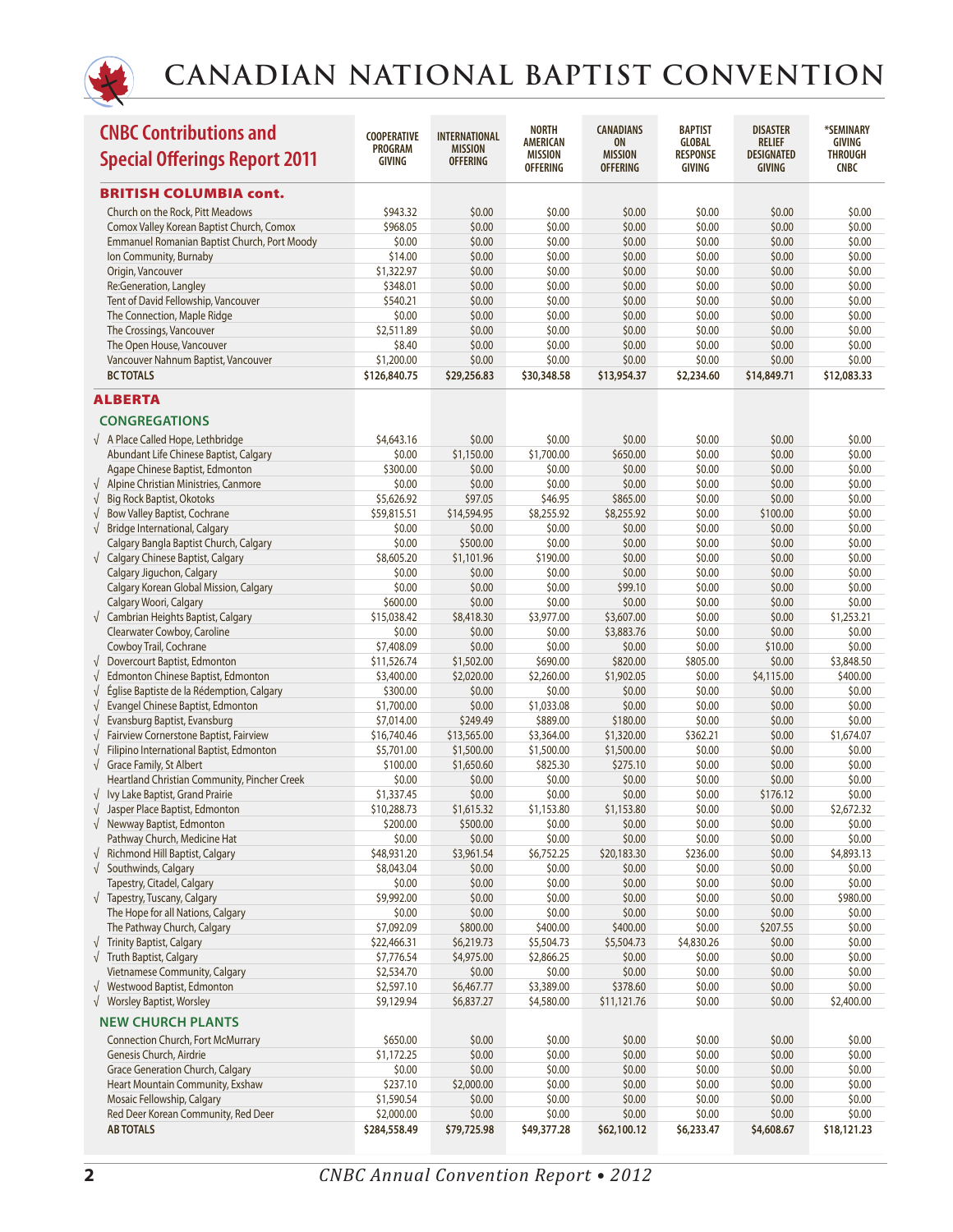

| <b>CNBC Contributions and</b><br><b>Special Offerings Report 2011</b>                    | <b>COOPERATIVE</b><br><b>PROGRAM</b><br><b>GIVING</b> | <b>INTERNATIONAL</b><br><b>MISSION</b><br><b>OFFERING</b> | <b>NORTH</b><br><b>AMERICAN</b><br><b>MISSION</b><br><b>OFFERING</b> | <b>CANADIANS</b><br><b>ON</b><br><b>MISSION</b><br><b>OFFERING</b> | <b>BAPTIST</b><br><b>GLOBAL</b><br><b>RESPONSE</b><br><b>GIVING</b> | <b>DISASTER</b><br><b>RELIEF</b><br><b>DESIGNATED</b><br><b>GIVING</b> | *SEMINARY<br>GIVING<br><b>THROUGH</b><br><b>CNBC</b> |
|------------------------------------------------------------------------------------------|-------------------------------------------------------|-----------------------------------------------------------|----------------------------------------------------------------------|--------------------------------------------------------------------|---------------------------------------------------------------------|------------------------------------------------------------------------|------------------------------------------------------|
| SASKATCHEWAN                                                                             |                                                       |                                                           |                                                                      |                                                                    |                                                                     |                                                                        |                                                      |
| <b>CONGREGATIONS</b>                                                                     |                                                       |                                                           |                                                                      |                                                                    |                                                                     |                                                                        |                                                      |
| Allan Baptist, Allan<br>$\sqrt{ }$                                                       | \$411.66                                              | \$0.00                                                    | \$0.00                                                               | \$0.00                                                             | \$0.00                                                              | \$0.00                                                                 | \$97.18                                              |
| √ Calvary Baptist, Moose Jaw                                                             | \$2,663.88                                            | \$1,978.28                                                | \$450.00                                                             | \$720.00                                                           | \$5,000.00                                                          | \$0.00                                                                 | \$0.00                                               |
| Cochin Baptist, Cochin<br>$\sqrt{}$                                                      | \$0.00                                                | \$0.00                                                    | \$0.00                                                               | \$0.00                                                             | \$0.00                                                              | \$400.00                                                               | \$0.00                                               |
| <b>Community Baptist, North Battleford</b><br>$\sqrt{}$                                  | \$3,167.85                                            | \$531.06                                                  | \$610.35                                                             | \$350.04                                                           | \$0.00                                                              | \$0.00                                                                 | \$0.00                                               |
| Discovery Baptist, Regina<br>$\sqrt{}$                                                   | \$3,854.07                                            | \$1,095.20                                                | \$722.26                                                             | \$1,598.91                                                         | \$0.00                                                              | \$0.00                                                                 | \$0.00                                               |
| <b>Emmanuel Baptist, Melfort</b><br>$\sqrt{}$<br>Faith Baptist, Saskatoon<br>$\sqrt{ }$  | \$10,099.39<br>\$6,003.96                             | \$340.00<br>\$493.33                                      | \$50.00<br>\$493.33                                                  | \$0.00<br>\$493.34                                                 | \$0.00<br>\$0.00                                                    | \$0.00<br>\$0.00                                                       | \$0.00<br>\$2,401.58                                 |
| Filipino Christian Fellowship, Prince Albert                                             | \$1,547.90                                            | \$0.00                                                    | \$0.00                                                               | \$0.00                                                             | \$0.00                                                              | \$0.00                                                                 | \$0.00                                               |
| √ First Nations, Saskatoon                                                               | \$0.00                                                | \$0.00                                                    | \$0.00                                                               | \$0.00                                                             | \$0.00                                                              | \$0.00                                                                 | \$0.00                                               |
| √ Hi-Way Harvest Fellowship, Smeaton                                                     | \$101.65                                              | \$0.00                                                    | \$0.00                                                               | \$0.00                                                             | \$0.00                                                              | \$0.00                                                                 | \$101.65                                             |
| Kinistino Community, Kinistino                                                           | \$0.00                                                | \$0.00                                                    | \$0.00                                                               | \$0.00                                                             | \$0.00                                                              | \$0.00                                                                 | \$0.00                                               |
| Lakeland Community, Prince Albert                                                        | \$0.00                                                | \$0.00                                                    | \$0.00                                                               | \$0.00                                                             | \$0.00                                                              | \$0.00                                                                 | \$0.00                                               |
| $\sqrt{\phantom{a}}$ Lakewood Baptist, Saskatoon                                         | \$2,942.60                                            | \$520.00                                                  | \$310.00                                                             | \$350.00                                                           | \$1,100.00                                                          | \$0.00                                                                 | \$0.00                                               |
| Little Red Baptist Mission, Prince Albert<br>√ Muskoday Baptist, Muskoday                | \$0.00<br>\$118.33                                    | \$0.00<br>\$10.00                                         | \$0.00<br>\$0.00                                                     | \$0.00<br>\$0.00                                                   | \$0.00<br>\$0.00                                                    | \$0.00<br>\$0.00                                                       | \$0.00<br>\$0.00                                     |
| Scarborough Baptist, Prince Albert<br>$\sqrt{}$                                          | \$6,150.00                                            | \$3,916.17                                                | \$0.00                                                               | \$4,592.00                                                         | \$2,030.00                                                          | \$0.00                                                                 | \$1,600.00                                           |
| √ Watrous Baptist, Watrous                                                               | \$0.00                                                | \$0.00                                                    | \$0.00                                                               | \$0.00                                                             | \$0.00                                                              | \$0.00                                                                 | \$0.00                                               |
| <b>NEW CHURCH PLANTS</b>                                                                 |                                                       |                                                           |                                                                      |                                                                    |                                                                     |                                                                        |                                                      |
|                                                                                          |                                                       |                                                           |                                                                      |                                                                    |                                                                     |                                                                        |                                                      |
| Woori Baptist, Regina<br><b>SK TOTALS</b>                                                | \$1,892.06<br>\$38,953.35                             | \$0.00<br>\$8,884.04                                      | \$0.00<br>\$2,635.94                                                 | \$0.00<br>\$8,104.29                                               | \$0.00<br>\$8,130.00                                                | \$0.00<br>\$400.00                                                     | \$0.00<br>\$4,200.41                                 |
|                                                                                          |                                                       |                                                           |                                                                      |                                                                    |                                                                     |                                                                        |                                                      |
| <b>MANITOBA</b>                                                                          |                                                       |                                                           |                                                                      |                                                                    |                                                                     |                                                                        |                                                      |
| <b>CONGREGATIONS</b>                                                                     |                                                       |                                                           |                                                                      |                                                                    |                                                                     |                                                                        |                                                      |
| √ Garden Park, Winnipeg                                                                  | \$8,030.96                                            | \$1,095.00                                                | \$0.00                                                               | \$0.00                                                             | \$0.00                                                              | \$200.00                                                               | \$0.00                                               |
| Joy Fountain Church, East St. Paul                                                       | \$700.00                                              | \$0.00                                                    | \$0.00                                                               | \$0.00                                                             | \$0.00                                                              | \$0.00                                                                 | \$0.00                                               |
| $\sqrt{\phantom{a}}$ New Life Sanctuary, Winnipeg                                        | \$1,100.00                                            | \$0.00                                                    | \$0.00                                                               | \$0.00                                                             | \$0.00                                                              | \$0.00                                                                 | \$0.00                                               |
| St. Adolphe Bible Fellowship, St. Adolphe<br>√ Tabor Baptist Church, Winnipeg            | \$500.00<br>\$200.00                                  | \$0.00<br>\$0.00                                          | \$0.00<br>\$0.00                                                     | \$0.00<br>\$0.00                                                   | \$0.00<br>\$0.00                                                    | \$0.00<br>\$0.00                                                       | \$0.00<br>\$0.00                                     |
| Vision Korean Baptist, Winnipeg                                                          | \$0.00                                                | \$0.00                                                    | \$0.00                                                               | \$0.00                                                             | \$0.00                                                              | \$350.00                                                               | \$0.00                                               |
| <b>NEW CHURCH PLANTS</b>                                                                 |                                                       |                                                           |                                                                      |                                                                    |                                                                     |                                                                        |                                                      |
| City of Refuge, Winnipeg                                                                 | \$1,269.17                                            | \$0.00                                                    | \$0.00                                                               | \$0.00                                                             | \$0.00                                                              | \$0.00                                                                 | \$0.00                                               |
| Family Life Church, Winnipeg                                                             | \$50.00                                               | \$0.00                                                    | \$0.00                                                               | \$0.00                                                             | \$0.00                                                              | \$0.00                                                                 | \$0.00                                               |
| Renaissance Church, Winnipeg                                                             | \$200.00                                              | \$0.00                                                    | \$0.00                                                               | \$0.00                                                             | \$0.00                                                              | \$0.00                                                                 | \$0.00                                               |
| SALT Community of Believers, Anola                                                       | \$400.00                                              | \$0.00                                                    | \$0.00                                                               | \$0.00                                                             | \$0.00                                                              | \$0.00                                                                 | \$0.00                                               |
| <b>MB TOTALS</b>                                                                         | \$12,450.13                                           | \$1,095.00                                                | \$0.00                                                               | \$0.00                                                             | \$0.00                                                              | \$550.00                                                               | \$0.00                                               |
| <b>ONTARIO</b>                                                                           |                                                       |                                                           |                                                                      |                                                                    |                                                                     |                                                                        |                                                      |
| <b>CONGREGATIONS</b>                                                                     |                                                       |                                                           |                                                                      |                                                                    |                                                                     |                                                                        |                                                      |
| Beacon Baptist Church, Victoria Harbour                                                  | \$1,500.00                                            | \$500.00                                                  | \$500.00                                                             | \$500.00                                                           | \$0.00                                                              | \$0.00                                                                 | \$0.00                                               |
| Bethel Romanian Baptist Church, Kitchener<br>$\sqrt{}$                                   | \$1,200.00                                            | \$0.00                                                    | \$0.00                                                               | \$0.00                                                             | \$0.00                                                              | \$0.00                                                                 | \$0.00                                               |
| Bible Centered Fellowship of Toronto, Toronto<br>$\sqrt{ }$                              | \$300.00                                              | \$0.00                                                    | \$0.00                                                               | \$0.00                                                             | \$300.00                                                            | \$0.00                                                                 | \$0.00                                               |
| Celebration!, Gloucester                                                                 | \$7,015.04                                            | \$0.00                                                    | \$0.00                                                               | \$0.00                                                             | \$0.00                                                              | \$0.00                                                                 | \$0.00                                               |
| √ Dixie Baptist Church, Mississauga<br>Eglise Baptiste de la Saintete, Scarborough       | \$600.00<br>\$800.00                                  | \$470.00<br>\$0.00                                        | \$200.00<br>\$0.00                                                   | \$100.00<br>\$0.00                                                 | \$0.00<br>\$0.00                                                    | \$0.00<br>\$0.00                                                       | \$0.00<br>\$0.00                                     |
| Eglise Baptiste Haitienne Salem, Hamilton<br>$\sqrt{2}$                                  | \$3,237.09                                            | \$0.00                                                    | \$0.00                                                               | \$0.00                                                             | \$0.00                                                              | \$0.00                                                                 | \$0.00                                               |
| Eglise Evangelique Baptiste Eben Ezer, Ottawa<br>$\sqrt{}$                               | \$2,400.00                                            | \$0.00                                                    | \$0.00                                                               | \$0.00                                                             | \$0.00                                                              | \$0.00                                                                 | \$0.00                                               |
| <b>Emmanuel Baptist Church, Etobicoke</b><br>$\sqrt{ }$                                  | \$400.00                                              | \$2,000.00                                                | \$0.00                                                               | \$0.00                                                             | \$0.00                                                              | \$0.00                                                                 | \$0.00                                               |
| Good News Baptist Church, North York                                                     | \$300.00                                              | \$0.00                                                    | \$0.00                                                               | \$0.00                                                             | \$0.00                                                              | \$0.00                                                                 | \$0.00                                               |
| √ Grace Baptist Church, Mississauga                                                      | \$243.82                                              | \$637.00                                                  | \$0.00                                                               | \$0.00                                                             | \$83.00                                                             | \$0.00                                                                 | \$0.00                                               |
| Grace Community Baptist Church, Devlin<br>$\sqrt{}$                                      | \$0.00                                                | \$0.00                                                    | \$0.00                                                               | \$0.00                                                             | \$0.00                                                              | \$0.00                                                                 | \$0.00                                               |
| Greek Gospel Church of Toronto, East York<br>$\sqrt{}$                                   | \$0.00                                                | \$0.00                                                    | \$0.00                                                               | \$0.00                                                             | \$0.00                                                              | \$0.00                                                                 | \$0.00                                               |
| Iglesia Bautista Betel, Scarborough<br>$\sqrt{}$<br>Iglesia Bautista Getsemani, Brampton | \$1,599.86<br>\$0.00                                  | \$2,027.85<br>\$0.00                                      | \$0.00<br>\$0.00                                                     | \$0.00<br>\$0.00                                                   | \$0.00<br>\$0.00                                                    | \$0.00<br>\$0.00                                                       | \$0.00<br>\$0.00                                     |
| Kingdom Harvest Missional Church, Scarborough                                            | \$123.23                                              | \$0.00                                                    | \$0.00                                                               | \$0.00                                                             | \$0.00                                                              | \$0.00                                                                 | \$0.00                                               |
| Kwang Myoung Baptist Church, Etobicoke                                                   | \$0.00                                                | \$0.00                                                    | \$0.00                                                               | \$0.00                                                             | \$0.00                                                              | \$0.00                                                                 | \$0.00                                               |
| $\sqrt{\phantom{a}}$ Missisauga Southern Chinese Baptist Church, Mississauga             | \$0.00                                                | \$0.00                                                    | \$0.00                                                               | \$0.00                                                             | \$0.00                                                              | \$0.00                                                                 | \$0.00                                               |
| Mosaic Church, Brampton                                                                  | \$0.00                                                | \$0.00                                                    | \$0.00                                                               | \$0.00                                                             | \$0.00                                                              | \$0.00                                                                 | \$0.00                                               |
| Oakville Christian Fellowship, Oakville                                                  | \$204.90                                              | \$0.00                                                    | \$0.00                                                               | \$0.00                                                             | \$0.00                                                              | \$0.00                                                                 | \$0.00                                               |
| √ Ridgecrest Southern Baptist Church, Hamilton                                           | \$0.00                                                | \$0.00                                                    | \$0.00                                                               | \$0.00                                                             | \$0.00                                                              | \$0.00                                                                 | \$0.00                                               |
| Seneca Christian Fellowship, North York                                                  | \$0.00                                                | \$0.00                                                    | \$0.00                                                               | \$0.00                                                             | \$0.00                                                              | \$0.00                                                                 | \$0.00                                               |
| $\sqrt{\phantom{a}}$ Sequoia Community Church, Nepean                                    | \$12,000.00                                           | \$0.00                                                    | \$0.00                                                               | \$0.00                                                             | \$0.00                                                              | \$0.00                                                                 | \$0.00                                               |

*Dare to Dream: 1,000 healthy, kingdom-focused churches by 2020* **3**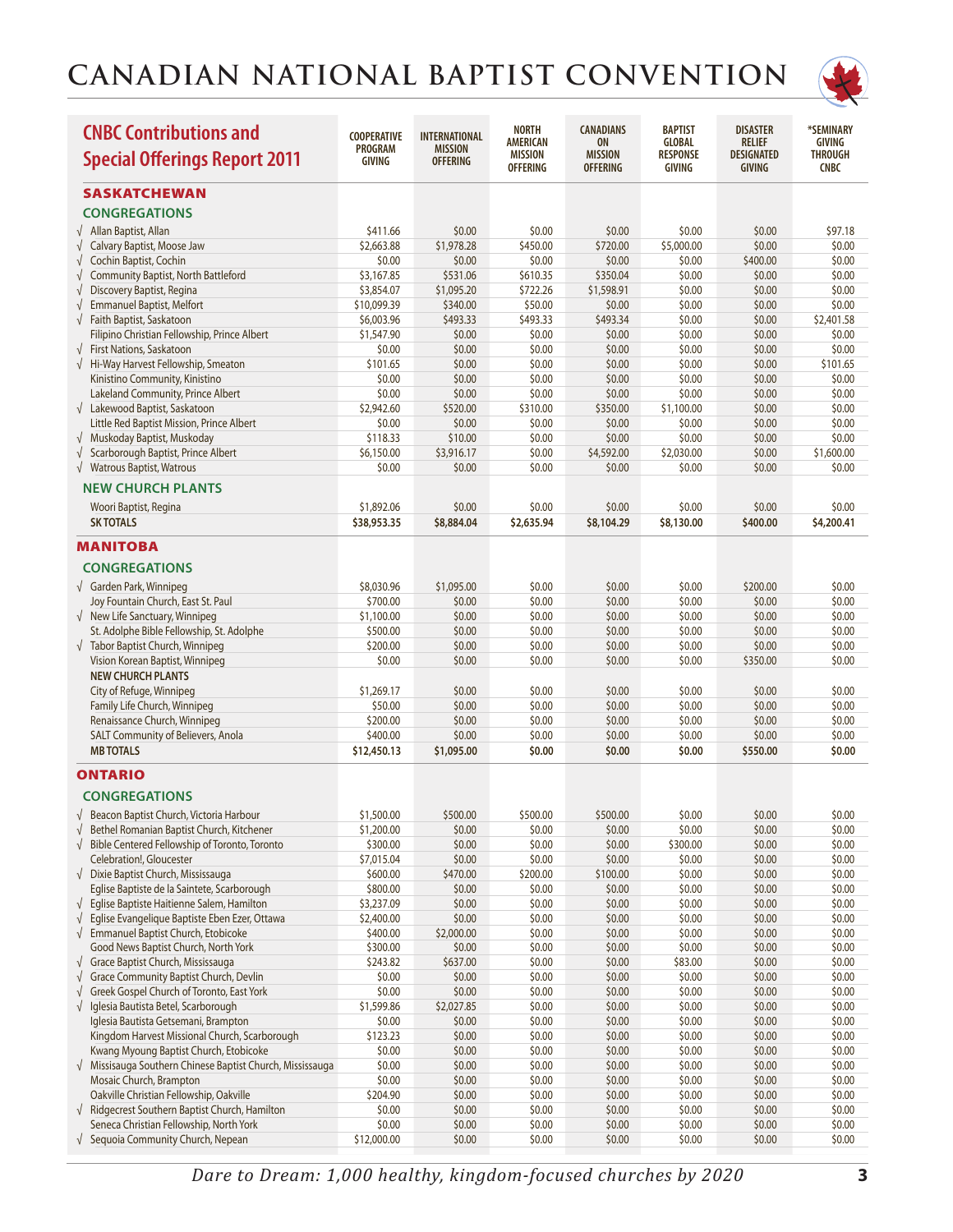

| <b>CNBC Contributions and</b><br><b>Special Offerings Report 2011</b>                                                       | <b>COOPERATIVE</b><br><b>PROGRAM</b><br><b>GIVING</b> | <b>INTERNATIONAL</b><br><b>MISSION</b><br><b>OFFERING</b> | <b>NORTH</b><br><b>AMERICAN</b><br><b>MISSION</b><br><b>OFFERING</b> | <b>CANADIANS</b><br><b>ON</b><br><b>MISSION</b><br><b>OFFERING</b> | <b>BAPTIST</b><br><b>GLOBAL</b><br><b>RESPONSE</b><br>GIVING | <b>DISASTER</b><br><b>RELIEF</b><br><b>DESIGNATED</b><br><b>GIVING</b> | *SEMINARY<br>GIVING<br><b>THROUGH</b><br><b>CNBC</b> |
|-----------------------------------------------------------------------------------------------------------------------------|-------------------------------------------------------|-----------------------------------------------------------|----------------------------------------------------------------------|--------------------------------------------------------------------|--------------------------------------------------------------|------------------------------------------------------------------------|------------------------------------------------------|
| <b>ONTARIO cont.</b>                                                                                                        |                                                       |                                                           |                                                                      |                                                                    |                                                              |                                                                        |                                                      |
| √ Shanliwood Community Church, Spencerville                                                                                 | \$398.00                                              | \$0.00                                                    | \$0.00                                                               | \$0.00                                                             | \$0.00                                                       | \$0.00                                                                 | \$0.00                                               |
| The Journey Church, Brampton                                                                                                | \$459.00                                              | \$0.00                                                    | \$0.00                                                               | \$0.00                                                             | \$0.00                                                       | \$0.00                                                                 | \$0.00                                               |
| $\sqrt{\phantom{a}}$ The Sanctuary, Oakville                                                                                | \$34,422.25                                           | \$0.00                                                    | \$0.00                                                               | \$0.00                                                             | \$0.00                                                       | \$0.00                                                                 | \$0.00                                               |
| The Sanctuary, Burlington                                                                                                   | \$0.00                                                | \$0.00                                                    | \$0.00                                                               | \$0.00                                                             | \$0.00                                                       | \$0.00                                                                 | \$0.00                                               |
| The Sanctuary, Milton                                                                                                       | \$1,294.37                                            | \$2,508.99                                                | \$0.00                                                               | \$0.00                                                             | \$0.00                                                       | \$0.00                                                                 | \$0.00                                               |
| The Sanctuary, Mississauga                                                                                                  | \$3,868.96                                            | \$0.00                                                    | \$0.00                                                               | \$0.00                                                             | \$0.00                                                       | \$0.00                                                                 | \$0.00                                               |
| The Sanctuary West, Hamilton                                                                                                | \$0.00                                                | \$0.00                                                    | \$0.00                                                               | \$0.00                                                             | \$0.00                                                       | \$0.00                                                                 | \$0.00                                               |
| $\sqrt{\phantom{a}}$ The Vine Church, Toronto                                                                               | \$2,932.25                                            | \$0.00                                                    | \$0.00                                                               | \$0.00                                                             | \$0.00                                                       | \$0.00                                                                 | \$0.00                                               |
| Toronto Baptist Fellowship, Toronto<br>Toronto Korean Baptist Church, Toronto                                               | \$0.00<br>\$0.00                                      | \$0.00<br>\$0.00                                          | \$0.00<br>\$0.00                                                     | \$0.00<br>\$0.00                                                   | \$0.00<br>\$0.00                                             | \$0.00<br>\$0.00                                                       | \$0.00<br>\$0.00                                     |
| Vietnamese Baptist Church, Scarborough                                                                                      | \$0.00                                                | \$0.00                                                    | \$0.00                                                               | \$0.00                                                             | \$0.00                                                       | \$0.00                                                                 | \$0.00                                               |
| √ Westside Community Church, Mississauga                                                                                    | \$0.00                                                | \$0.00                                                    | \$0.00                                                               | \$0.00                                                             | \$0.00                                                       | \$0.00                                                                 | \$0.00                                               |
| <b>NEW CHURCH PLANTS</b>                                                                                                    |                                                       |                                                           |                                                                      |                                                                    |                                                              |                                                                        |                                                      |
|                                                                                                                             |                                                       |                                                           |                                                                      |                                                                    |                                                              |                                                                        |                                                      |
| Affinity Baptist Church, Oshawa                                                                                             | \$0.00                                                | \$0.00                                                    | \$0.00                                                               | \$0.00                                                             | \$0.00                                                       | \$0.00                                                                 | \$0.00                                               |
| Bantry Gospel Seed, Richmond Hill<br>Baptist International Worship Centre, Brampton                                         | \$760.00<br>\$100.00                                  | \$0.00<br>\$0.00                                          | \$0.00<br>\$100.00                                                   | \$0.00<br>\$0.00                                                   | \$0.00<br>\$0.00                                             | \$0.00<br>\$0.00                                                       | \$0.00<br>\$0.00                                     |
| Polish Christian Church, Mississauga                                                                                        | \$1,000.00                                            | \$0.00                                                    | \$0.00                                                               | \$0.00                                                             | \$0.00                                                       | \$0.00                                                                 | \$0.00                                               |
| The Sanctuary, Kerr Village                                                                                                 | \$0.00                                                | \$0.00                                                    | \$0.00                                                               | \$0.00                                                             | \$0.00                                                       | \$0.00                                                                 | \$0.00                                               |
| The Sanctuary, Pickering                                                                                                    | \$0.00                                                | \$0.00                                                    | \$0.00                                                               | \$0.00                                                             | \$0.00                                                       | \$0.00                                                                 | \$0.00                                               |
| <b>ON TOTALS</b>                                                                                                            | \$77,158.77                                           | \$8,143.84                                                | \$800.00                                                             | \$600.00                                                           | \$383.00                                                     | \$0.00                                                                 | \$0.00                                               |
| <b>QUEBEC</b>                                                                                                               |                                                       |                                                           |                                                                      |                                                                    |                                                              |                                                                        |                                                      |
| <b>CONGREGATIONS</b>                                                                                                        |                                                       |                                                           |                                                                      |                                                                    |                                                              |                                                                        |                                                      |
|                                                                                                                             |                                                       |                                                           |                                                                      |                                                                    |                                                              |                                                                        |                                                      |
| Agape, Montreal                                                                                                             | \$0.00<br>\$20.00                                     | \$0.00<br>\$0.00                                          | \$0.00<br>\$0.00                                                     | \$0.00                                                             | \$0.00<br>\$0.00                                             | \$0.00<br>\$0.00                                                       | \$0.00<br>\$0.00                                     |
| Antioch International Baptist Church, Sherbrooke<br>Arabic Baptist Church of Christ of Montreal, Montreal                   | \$850.00                                              | \$0.00                                                    | \$0.00                                                               | \$0.00<br>\$0.00                                                   | \$0.00                                                       | \$0.00                                                                 | \$0.00                                               |
| $\sqrt{ }$ Assemblee Evangelique bon Samaritain, StGeorge                                                                   | \$110.00                                              | \$135.00                                                  | \$103.00                                                             | \$42.00                                                            | \$0.00                                                       | \$0.00                                                                 | \$0.00                                               |
| Curieux, Montreal                                                                                                           | \$0.00                                                | \$0.00                                                    | \$0.00                                                               | \$0.00                                                             | \$0.00                                                       | \$0.00                                                                 | \$0.00                                               |
| Église Baptiste Communautaire Béthanie, Montreal<br>$\sqrt{ }$                                                              | \$900.00                                              | \$0.00                                                    | \$151.08                                                             | \$75.00                                                            | \$0.00                                                       | \$0.00                                                                 | \$0.00                                               |
| $\sqrt{ }$<br>Eglise Baptiste Evangelique de Maniwaki, Maniwaki                                                             | \$900.00                                              | \$185.00                                                  | \$220.00                                                             | \$0.00                                                             | \$0.00                                                       | \$0.00                                                                 | \$0.00                                               |
| Eglise Baptiste Galilee, Saint Hubert<br>$\sqrt{ }$                                                                         | \$600.00                                              | \$0.00                                                    | \$0.00                                                               | \$0.00                                                             | \$0.00                                                       | \$0.00                                                                 | \$0.00                                               |
| Eglise Baptiste Haitienne Siloe, Montreal<br>$\sqrt{ }$                                                                     | \$1,000.00                                            | \$150.00                                                  | \$100.00                                                             | \$0.00                                                             | \$0.00                                                       | \$0.00                                                                 | \$0.00                                               |
| Eglise Baptiste Nouvelle Jerusalem, Montreal<br>$\sqrt{ }$                                                                  | \$0.00                                                | \$250.00                                                  | \$0.00                                                               | \$0.00                                                             | \$0.00                                                       | \$0.00                                                                 | \$0.00                                               |
| Eglise Baptiste Sheba, Montreal<br>$\sqrt{ }$                                                                               | \$1,050.00                                            | \$100.00                                                  | \$0.00                                                               | \$0.00                                                             | \$0.00                                                       | \$0.00                                                                 | \$0.00                                               |
| $\sqrt{ }$<br>Eglise de Rocher Vivant Communaute Chretienne, Saint Felix                                                    | \$1,258.00                                            | \$0.00                                                    | \$0.00                                                               | \$0.00                                                             | \$0.00                                                       | \$0.00                                                                 | \$0.00                                               |
| Eglise Evangelique Baptiste de la Cite, Montreal                                                                            | \$0.00                                                | \$0.00                                                    | \$0.00                                                               | \$0.00                                                             | \$0.00                                                       | \$0.00                                                                 | \$0.00                                               |
| Eglise Evangelique Baptiste de Manahaim, Montreal<br>Eglise Evangelique de Pointe Saint-Charles, Montreal<br>$\sqrt{ }$     | \$800.00<br>\$898.32                                  | \$0.00<br>\$151.08                                        | \$0.00<br>\$0.00                                                     | \$0.00<br>\$251.08                                                 | \$0.00<br>\$50.00                                            | \$0.00<br>\$0.00                                                       | \$0.00<br>\$270.00                                   |
| $\sqrt{ }$<br>Eglise Reformee Baptiste de la Capitale, Quebec                                                               | \$0.00                                                | \$0.00                                                    | \$0.00                                                               | \$0.00                                                             | \$0.00                                                       | \$0.00                                                                 | \$0.00                                               |
| Eglise Renaissance, Kirkland                                                                                                | \$0.00                                                | \$0.00                                                    | \$0.00                                                               | \$0.00                                                             | \$0.00                                                       | \$0.00                                                                 | \$0.00                                               |
| Eglise Renaissance de Sherbrooke, Sherbrooke                                                                                | \$155.56                                              | \$100.00                                                  | \$28.00                                                              | \$155.55                                                           | \$0.00                                                       | \$0.00                                                                 | \$0.00                                               |
| Eglise Renaissance du Long Sault, Pierrefonds                                                                               | \$4,007.00                                            | \$0.00                                                    | \$500.00                                                             | \$0.00                                                             | \$0.00                                                       | \$0.00                                                                 | \$0.00                                               |
| First Romanian Baptist Church, Laval                                                                                        | \$0.00                                                | \$0.00                                                    | \$0.00                                                               | \$0.00                                                             | \$0.00                                                       | \$0.00                                                                 | \$0.00                                               |
| √ Greek Canadian Gospel Church, Montreal                                                                                    | \$700.00                                              | \$0.00                                                    | \$0.00                                                               | \$0.00                                                             | \$0.00                                                       | \$0.00                                                                 | \$0.00                                               |
| Hellenic Gospel, Saint Laurent                                                                                              | \$0.00                                                | \$0.00                                                    | \$0.00                                                               | \$0.00                                                             | \$0.00                                                       | \$0.00                                                                 | \$0.00                                               |
| $\sqrt{ }$ Impact, Montreal                                                                                                 | \$2,021.15                                            | \$210.00                                                  | \$669.38                                                             | \$0.00                                                             | \$0.00                                                       | \$0.00                                                                 | \$0.00                                               |
| $\sqrt{\phantom{a}}$ International Christian Community of Montreal, Montreal                                                | \$50.00                                               | \$0.00                                                    | \$0.00                                                               | \$0.00                                                             | \$50.00                                                      | \$0.00                                                                 | \$0.00                                               |
| Native Christian Church, Maniwaki                                                                                           | \$0.00                                                | \$0.00                                                    | \$0.00                                                               | \$0.00                                                             | \$0.00                                                       | \$0.00                                                                 | \$0.00                                               |
| $\sqrt{ }$ On Noori Korean Baptist Church of Montreal, Cote St Luc<br>$\sqrt{\phantom{a}}$ Renaissance Bible Church, Rawdon | \$0.00<br>\$3,136.63                                  | \$0.00<br>\$588.99                                        | \$0.00<br>\$288.79                                                   | \$500.00<br>\$95.00                                                | \$0.00<br>\$70.00                                            | \$0.00<br>\$220.00                                                     | \$0.00<br>\$0.00                                     |
|                                                                                                                             |                                                       |                                                           |                                                                      |                                                                    |                                                              |                                                                        |                                                      |
| <b>NEW CHURCH PLANTS</b>                                                                                                    |                                                       |                                                           |                                                                      |                                                                    |                                                              |                                                                        |                                                      |
| Connexion, Montreal<br>Disciples Christian Fellowship of Montreal, St. Hubert                                               | \$578.50<br>\$0.00                                    | \$0.00<br>\$0.00                                          | \$283.03<br>\$0.00                                                   | \$0.00<br>\$500.00                                                 | \$0.00<br>\$0.00                                             | \$0.00<br>\$0.00                                                       | \$0.00<br>\$0.00                                     |
| Iglesia Bautista El Nuevo Pacto, Montreal                                                                                   | \$225.00                                              | \$0.00                                                    | \$0.00                                                               | \$50.00                                                            | \$0.00                                                       | \$0.00                                                                 | \$0.00                                               |
| <b>QC TOTALS</b>                                                                                                            | \$19,260.16                                           | \$1,870.07                                                | \$2,343.28                                                           | \$1,668.63                                                         | \$170.00                                                     | \$220.00                                                               | \$270.00                                             |
| <b>NEW BRUNSWICK</b>                                                                                                        |                                                       |                                                           |                                                                      |                                                                    |                                                              |                                                                        |                                                      |
| <b>CONGREGATIONS</b>                                                                                                        |                                                       |                                                           |                                                                      |                                                                    |                                                              |                                                                        |                                                      |
| Harvest Christian Church, Fredericton                                                                                       | \$0.00                                                | \$0.00                                                    | \$0.00                                                               | \$0.00                                                             | \$0.00                                                       | \$0.00                                                                 | \$0.00                                               |
| $\sqrt{\phantom{a}}$ Hope Community Church, Fredericton                                                                     | \$4,062.50                                            | \$130.00                                                  | \$0.00                                                               | \$0.00                                                             | \$0.00                                                       | \$0.00                                                                 | \$0.00                                               |
| $\sqrt{\phantom{a}}$ Providence Christian Church, Riverview                                                                 | \$5,061.00                                            | \$0.00                                                    | \$0.00                                                               | \$875.00                                                           | \$0.00                                                       | \$0.00                                                                 | \$723.00                                             |
|                                                                                                                             |                                                       |                                                           |                                                                      |                                                                    |                                                              |                                                                        |                                                      |